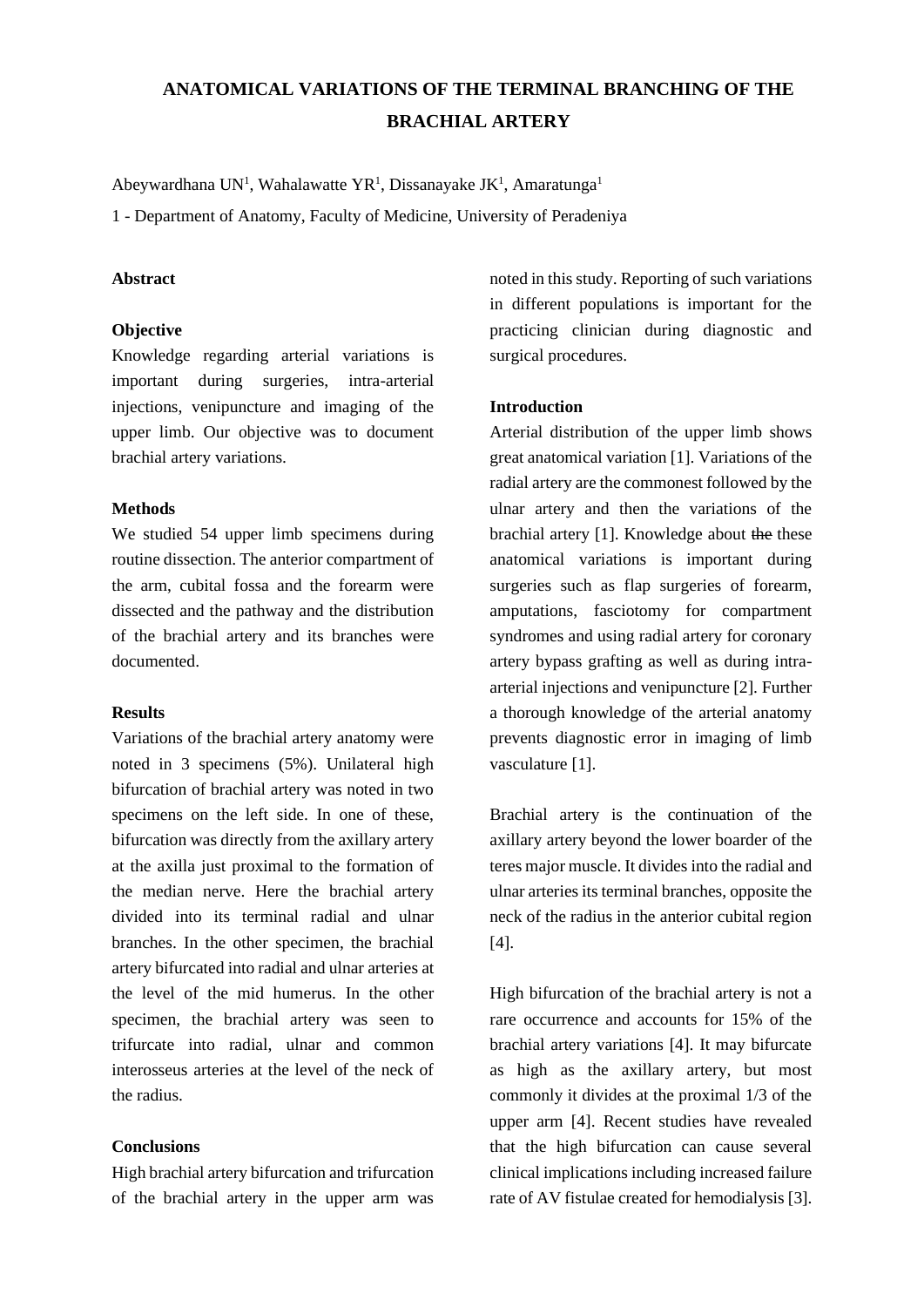High origin of ulnar artery is described as superficial ulnar artery where it arises as a branch of the axillary artery or from the brachial artery. Usually it lies superficial to the brachial artery and the median nerve. In the forearm it crosses the forearm flexors to the medial side of the arm [4]. Trifurcation of the brachial artery is relatively rare, where it trifurcates into the radial artery, ulnar artery, radial recurrent artery, common interosseous artery or into the median artery [5].

With this background, the study was designed to examine and document the variations of the terminal branching of the brachial artery.

#### **Methods**

The study was conducted on 54 upper limb specimens in 27 cadavers, 16 of which were male, during routine dissection at the Department of Anatomy, Faculty of Medicine, University of Peradeniya. The anterior compartment of the arm, cubital fossa and the forearm were dissected according to routine dissection procedures. The skin, superficial facia, deep facia and the muscles were dissected and separated. The brachial artery was carefully traced from its origin to it bifurcation. Observed anatomical variations of the terminal branching of the brachial artery were examined, documented and photographed.

## **Results**

Variations of the branching of the brachial artery were noted in 4 specimens (5.5%). Unilateral high bifurcation of brachial artery was noted in 2 cadavers (3.7%). The bifurcation into radial and ulnar arteries was directly from the axillary artery in the axilla, just proximal to the formation of the median nerve in one cadaver (figure 1).



Figure 1: High bifurcation of the brachial artery

Thereafter both the branches were seen to travel in the anterior compartment of the arm to the cubital fossa and followed their normal course for the rest of their lengths. In the other cadaver brachial artery was seen to bifurcate into radial and ulnar arteries at the level of the mid humerus (figure 2).



Figure 2: High bifurcation of the brachial artery at mid humerus level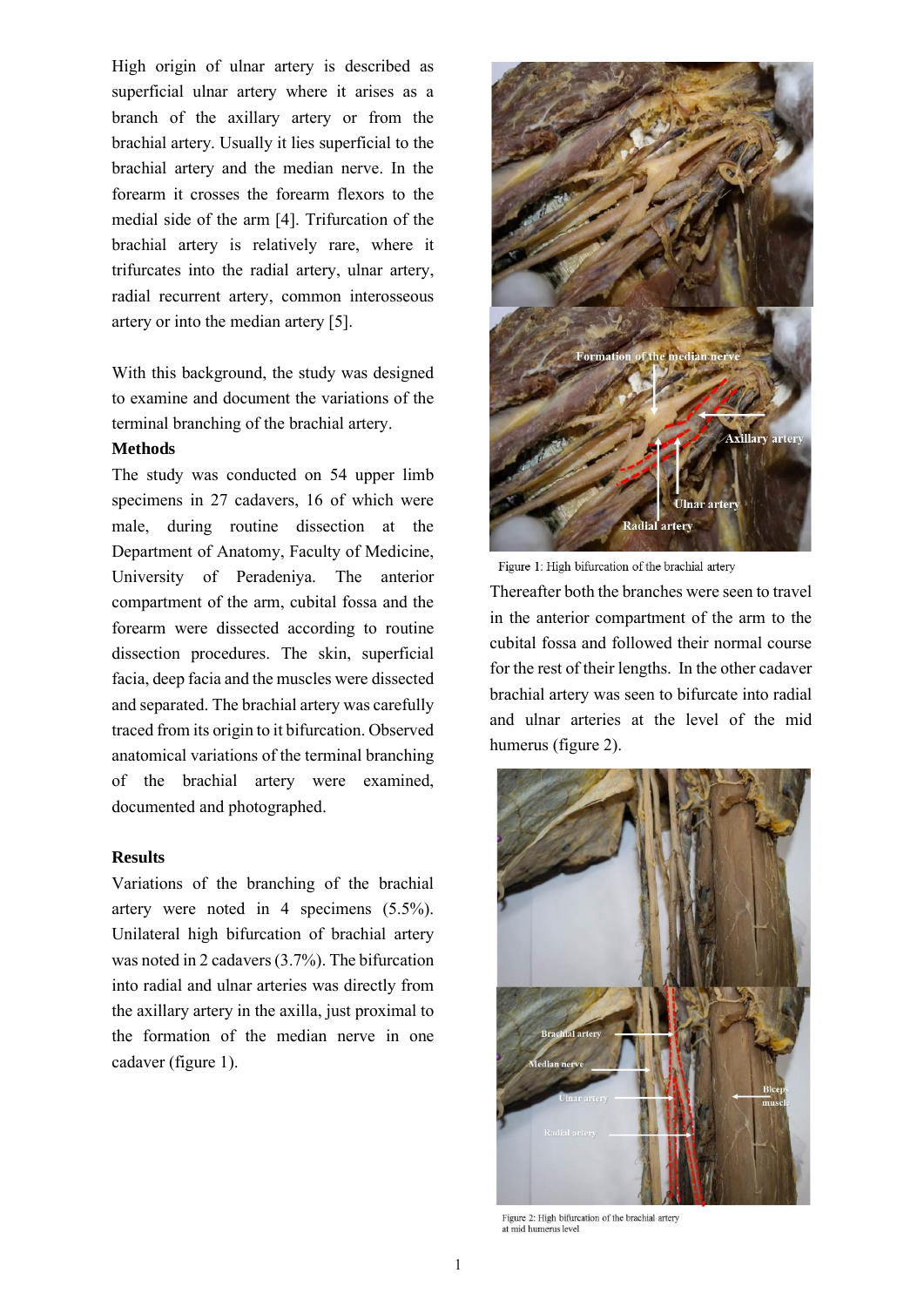After the bifurcation, the radial and ulnar arteries continued in their normal course. Ulnar artery was seen to disappear deep into the deep head of pronator teres and ran medially and distally on flexor digitorum profundus. The radial artery passed distally and medial to the biceps tendon.

Unilateral trifurcation of brachial artery was noted in one cadaver (1.85%). The brachial artery trifurcated into radial, ulnar and common interosseus artery at the level of the neck of the radius (figure 3).



Figure 3: Trifurcation of the brachial artery in the cubital fossa The radial artery was further traced and found to be of standard description while the ulnar artery continued superficial to the flexor digitorum superficialis and flexor carpi ulnaris up to mid forearm: 7cm from trifurcation and then ran deep into the plane between flexor carpi ulnaris and flexor digitorum profundus. The common interosseus artery too ran its usual course superficial ulnar artery was detected in one specimen (1.85%) (figure 4).

The ulnar artery commenced at the level of the neck of the radius and passed superficial to the pronator teres, fibrous arch of the flexor digitorum superficialis, flexor carpi ulnaris and continued lateral to flexor carpi ulnaris tendon at the distal forearm, just deep to the skin and



Figure 4: Superficial ulnar artery

the deep facia throughout its course and continued as the superficial palmar arch.

## **Discussion**

Local hemodynamic factors are said to influence the development of blood vessels during embryological period and alteration of these factors causes anatomical variations in the arterial system (6). Variations were observed in 5.5% of specimens in our study. Ciervo et al stated that the vascular variations of the upper limb are estimated to be between 9% to 18.5% which is consistent with our study (7).

High bifurcation of the brachial artery is estimated to be between 3% to 15% (7). The percentage of high bifurcation of the brachial artery in our study was 3.7% and is consistent with reported studies.

Williams et al had reported that the high bifurcation of the brachial artery is more frequent than trifurcations and if it is a trifurcation, the third artery is the common interosseous artery (8). Huber et al mentioned that the third branch could be median artery, common interosseous artery or the radial recurrent branch (9). However in our study, the percentage of the trifurcation of brachial artery was 1.85% and the third branch was the common interosseous.